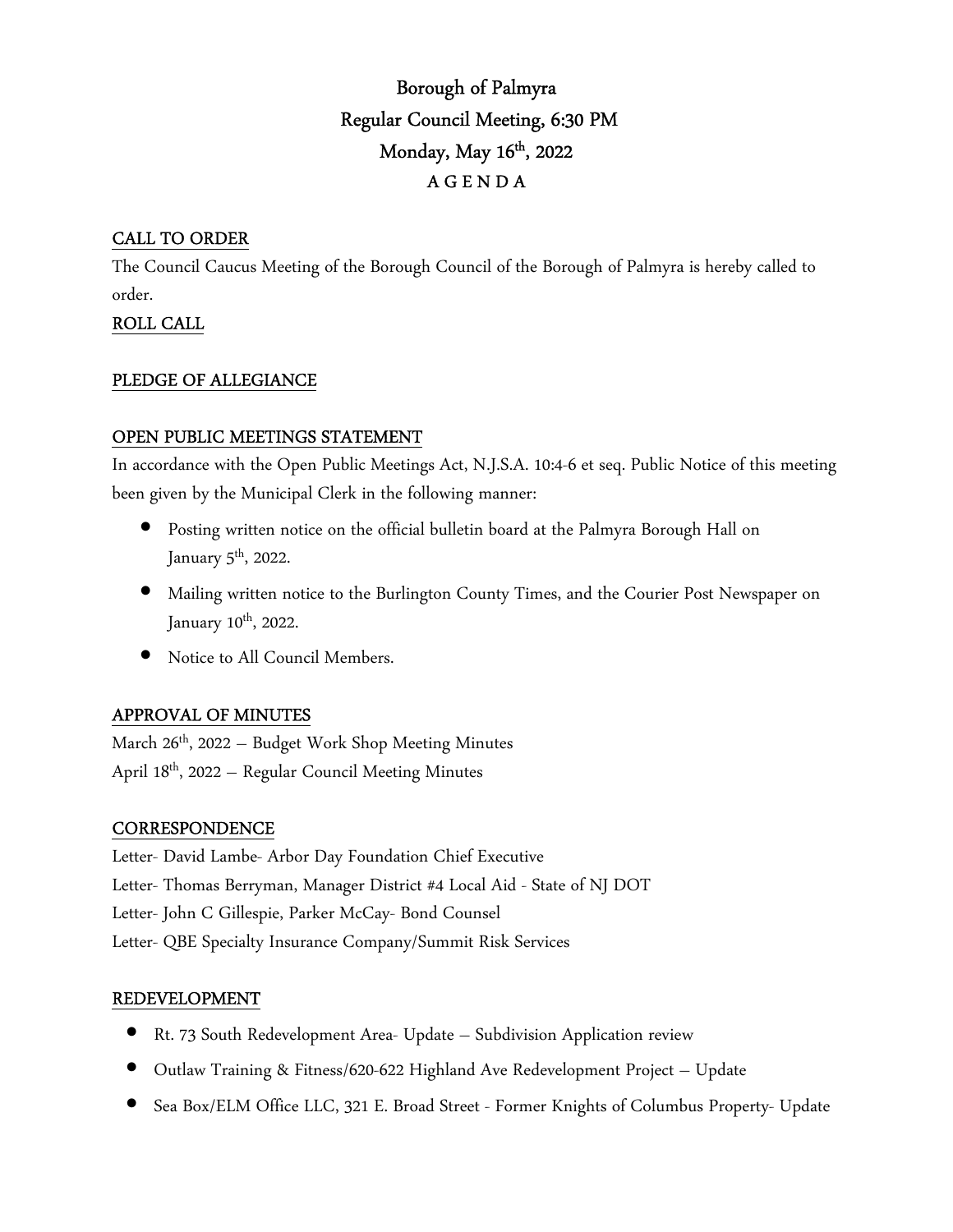#### PROFESSIONAL UPDATES

Andrew Brewer, Maraziti, Falcon, LLP James Winckowski, CME William Kirchner, ERI

#### REPORTS

PHS Student Representatives

#### PUBLIC COMMENT

We request those wishing to have or make a Public comment, email their questions or comments in advance of the meeting to Municipal Clerk Rita Jackson at djackson@boroughofpalmyra.com. The opportunity to submit comments prior to meeting expires at 2:00 PM on May  $16<sup>th</sup>$ ,2022. You must include your name and full address for your comment to be considered valid. Comments submitted in a timely and complete manner will be read during the Council Meeting. All comments will become part of the record and included with the Meeting Minutes.

For those who "attending" the meeting Please sign in at the podium and state your name and address for the record. Each citizen will be allotted up to three (3) minutes to speak, in order to allow everyone an opportunity to ask questions and express their opinions or concerns. Please direct all comments to the Mayor. Each citizen may only speak once during the public portion. All comments will become part of the record and included with the meeting minutes.

#### 2022 MUNICIPAL BUDGET

Resolution 2022-110, Resolution to Read the 2022 Budget by Title Only Resolution 2022-111, Resolution Authorizing the self-examination of the 2022 Budget

Public Hearing 2022 Municipal Budget

Resolution 2022-112, Resolution Authorizing the Adoption of the 2022 Municipal Budget

#### RESOLUTION

Resolution 2022-113 thru Resolution 2022-126 will be enacted as a single motion, if any resolution needs additional discussion, it will be removed from the consent agenda and voted on separately.

Resolution 2022-113, Resolution Authorizing the Mayor to Execute the 2022-2025 Interlocal Agreement Between the Borough of Palmyra and the Palmyra Board of Education Regarding the School Resource Officer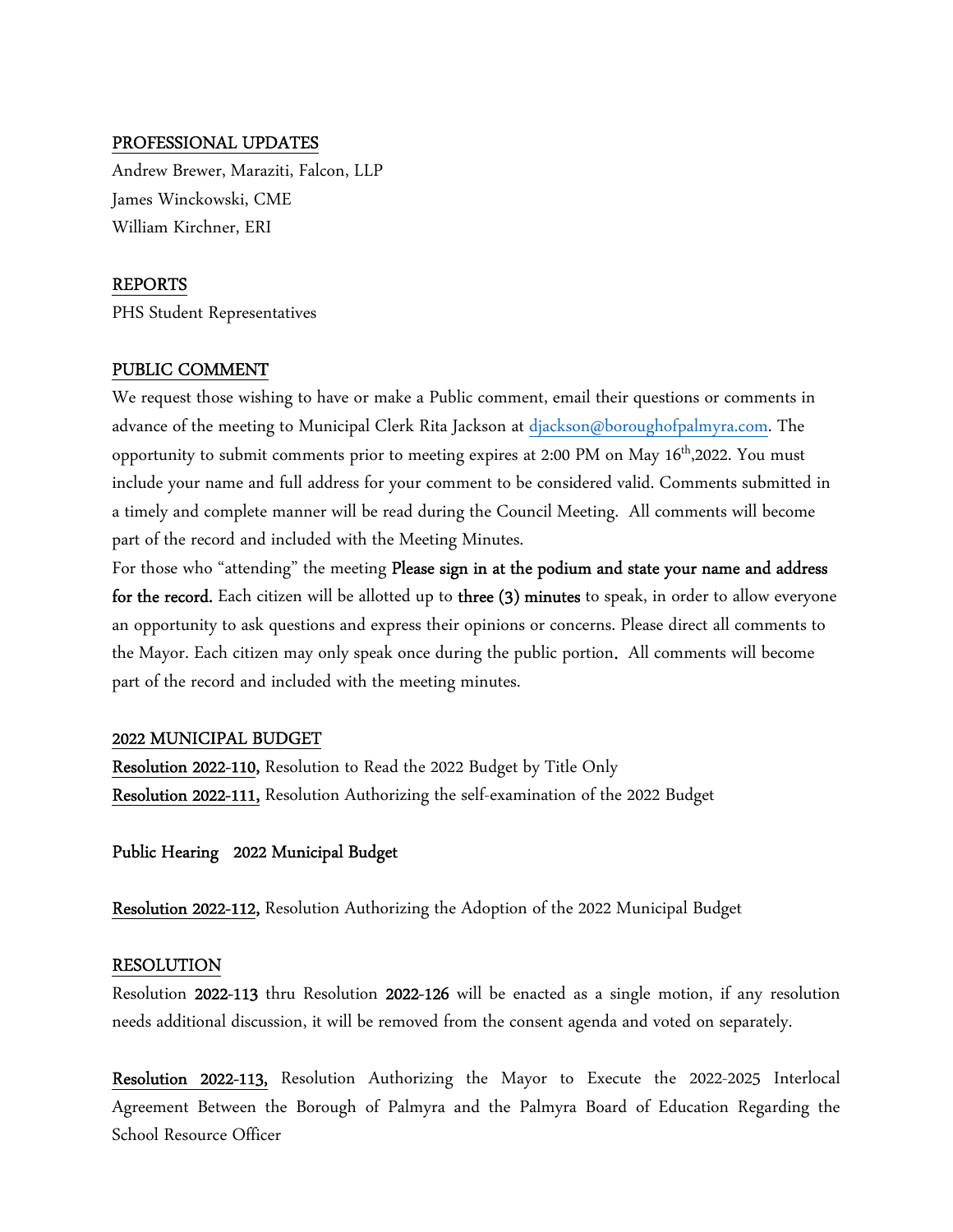Resolution 2022-114, A Resolution of the Borough of Palmyra establishing the Annual Rates of Compensation and/or hourly rates paid to Borough Employees for 2022

Resolution 2022-115, Resolution Requesting Approval of Item of Revenue and Appropriation N.J.S.A. 40A: 4-87 (Chapter159) for 2022 New Jersey Department of Transportation Walnut & W. Henry Street Project in the Amount of \$310,000.00

Resolution 2022-116, Resolution Requesting Approval of Item of Revenue and Appropriation N.J.S.A. 40A: 4-87 (Chapter159) for Safe & Secure Grant in the Amount of \$21,322.00

Resolution 2022-117, Resolution Requesting Approval of Item of Revenue and Appropriation N.J.S.A. 40A: 4-87 (Chapter159) for 2018 Recycling Tonnage Grant in the Amount of \$9,691.85

Resolution 2022-118, Resolution Requesting Approval of Item of Revenue and Appropriation N.J.S.A. 40A: 4-87 (Chapter159) for Unappropriated Body Armor Grant in the amount of \$2,624.52

Resolution 2022-119, Resolution Requesting Approval of Item of Revenue and Appropriation N.J.S.A. 40A: 4-87 (Chapter159) for SFY2021 Body Worn Camera Grant in the amount of \$42,798.00

Resolution 2022-120, Resolution Requesting Approval of Item of Revenue and Appropriation N.J.S.A. 40A: 4-87 (Chapter159) American Rescue Plan Funding in the Amount of \$633,999.48

Resolution 2022-121, Resolution Authorizing the Refund of a Sewer Overpayment for account #2749000-0 in the amount of \$87.41

Resolution 2022-122, Awarding Contract to Pioneer General Contracting Co, Inc. for the 2022 Road Program in the amount of \$308,350.00 per Recommendation of Award Letter Dated May 11<sup>th</sup>, 2022 from ERI

Resolution 2022-123, Resolution to Authorize a Settlement between Think Pavers Hardscaping, LLC and the Borough of Palmyra Regarding Liquidated Damages for the Temple Boulevard and the 5th Street and Race Street Improvement Projects.

Resolution 2022-124, Resolution Authorizing Change Order #3 to Thick Pavers Hardscaping, LLC for the Temple Boulevard Improvement Project with the decreased amount of \$41,726.66 from the adjusted base Price of \$1,033,853.14 Making the new Adjusted Contract Price \$992,126.48 per Environmental Resolutions, Inc request Dated May 9<sup>th</sup>, 2022

Resolution 2022-125, Resolution Authorizing Change Order #2 to Think Pavers Hardscaping, LLC for the 5<sup>th</sup> & Race Street Improvement Project with the increase amount of \$3,104.90 from the Adjusted Base Price of \$499,973.89 Making the New Adjusted Contract Price \$503,078.79 per Environmental Resolutions, Inc's request dated May 9<sup>th</sup>, 2022

Resolution 2022-126, Resolution Authorizing Payment of May bills in the amount of \$1,274,671.91

#### MOTION TO APPROVE TREASURERS' REPORTS

• April 2022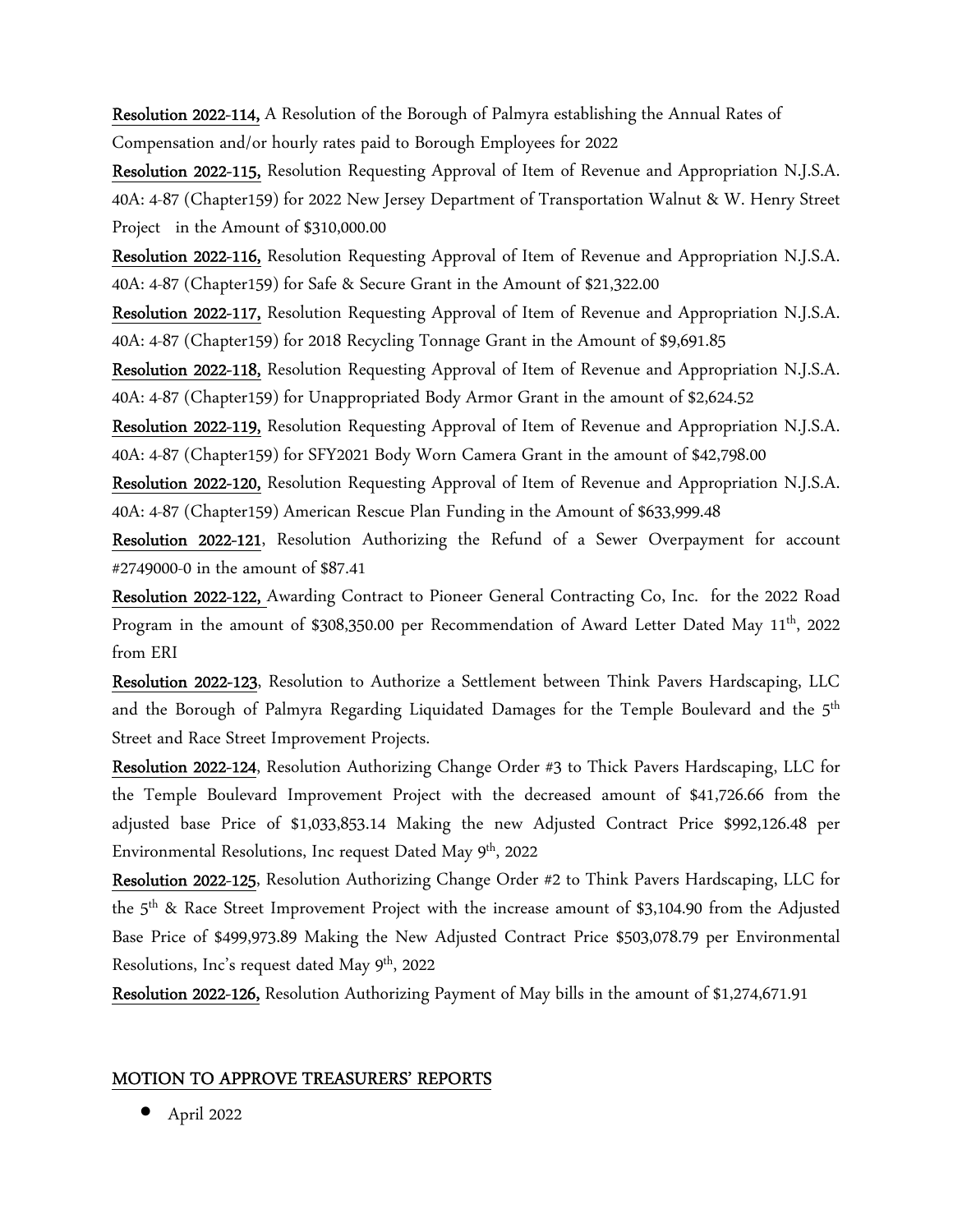### PUBLIC EVENTS

Juneteenth Celebration Spring Yard Sale Palmyra Cove Nature Park riverbank "Beach Sweep" Memorial Day Observance

### DISCUSSION ITEMS

- Electrical Sub-Code/Inspector
- Alcoholic Beverage Consumption in Public Spaces
- School Resource Officer agreement with BOE
- PPPM Policy updates
- Vacant properties/ foreclosures
- Accessory Structures/code revisions
- Time-Limit parking signs
- Request for Farmer's Market dates
- Palmyra High School Athletic Hall of Fame Induction Dinner
- Special Redevelopment Council Meeting June 16<sup>th</sup>, 2022 at 6:30 pm

### ADMINISTRATORS REPORT

• Misc. items as necessary

### ONGOING REMINDER PROJECTS

- Purchase Orders Council signature requirement
- Sidewalk/snow & ice removal Ordinance
- Sewer Lateral responsibility Ordinance and Sewer bills
- Handicap Parking Sign Ordinance
- Parking Ordinance additional amended code subsections required
- Veterans Affairs Committee Ordinance
- Accessory Structures/cargo containers Zoning/Land Development Ordinance amendments

# MAYOR / COUNCIL COMMITTEE REPORTS AND COMMENTS